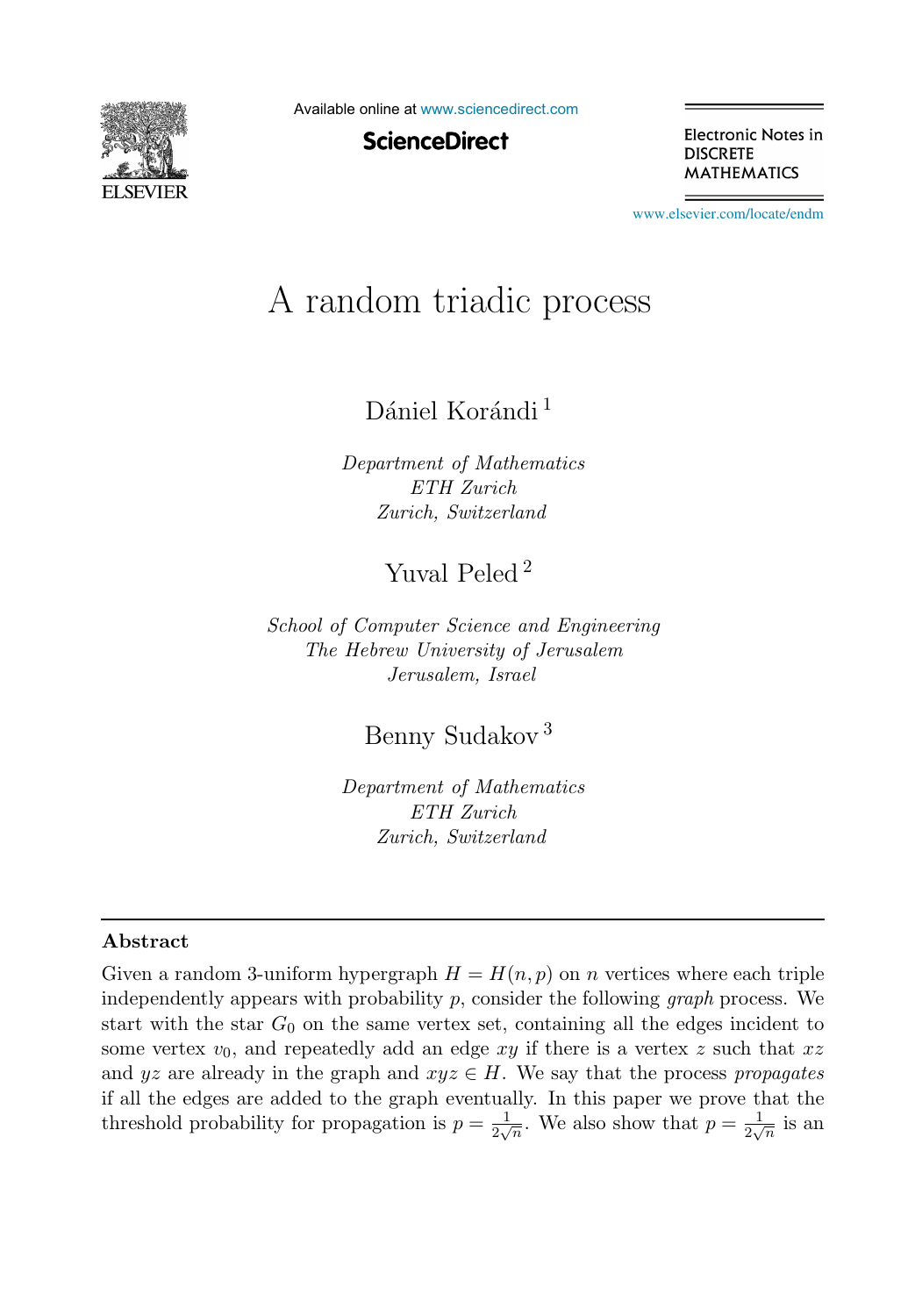upper bound for the threshold probability that a random 2-dimensional simplicial complex is simply-connected.

Keywords: triadic process, random simplicial complexes, differential equation method

# 1 Introduction

The principle of *triadic closure* is an important concept in social network theory (see e.g. [\[5\]](#page-7-0)). Roughly speaking, it says that when new friendships are formed in a social network, it is more likely to occur between two people sharing a common friend, thus "closing" a triangle, than elsewhere. We will consider a simplistic model of the evolution of a social network, where friendships can only be formed through a common friend, and triadic closure eventually occurs at any triangle with probability p, independently of other triangles. We refer to this process as the *triadic process*.

Formally, let  $H = H(n, p)$  be a random 3-uniform hypergraph on [n] where each triple independently appears with probability  $p$ . The triadic process is the following *graph* process. We start with the star  $G_0$  on the same vertex set  $[n]$ , containing all the edges incident to some vertex  $v_0$ , and repeatedly add any edge  $xy$  if there is a vertex z such that  $xz$  and  $yz$  are already in the graph and  $xyz \in H$ . We say that the process propagates if all the edges are added to the graph eventually. It is easy to see that this event does not depend on the order the edges are added in. In this paper we prove that the threshold probability for propagation is  $\frac{1}{2\sqrt{n}}$ .

<span id="page-1-0"></span>**Theorem 1.1** Suppose  $p = \frac{c}{\sqrt{n}}$ , for some constant  $c > 0$ . Then,

- (i) If  $c > \frac{1}{2}$ , then the triadic process propagates whp.
- (ii) If  $c < \frac{1}{2}$ , then the triadic process stops at  $O(n\sqrt{n})$  edges whp.

As usual, we say that some property holds with high probability or whp if it holds with probability tending to 1 as  $n$  tends to infinity.

Randomized graph processes have been intensively studied in the past decades. One notable example is the triangle-free process, originally motivated

<sup>&</sup>lt;sup>1</sup> Email: daniel.korandi@math.ethz.ch<br><sup>2</sup> Email: yuvalp@cs.huji.ac.il. Yuval Peled is grateful to the Azrieli Foundation for the award of an Azrieli Fellowship.

<sup>3</sup> Email: benjamin.sudakov@math.ethz.ch. Research supported in part by SNSF grant 200021-149111.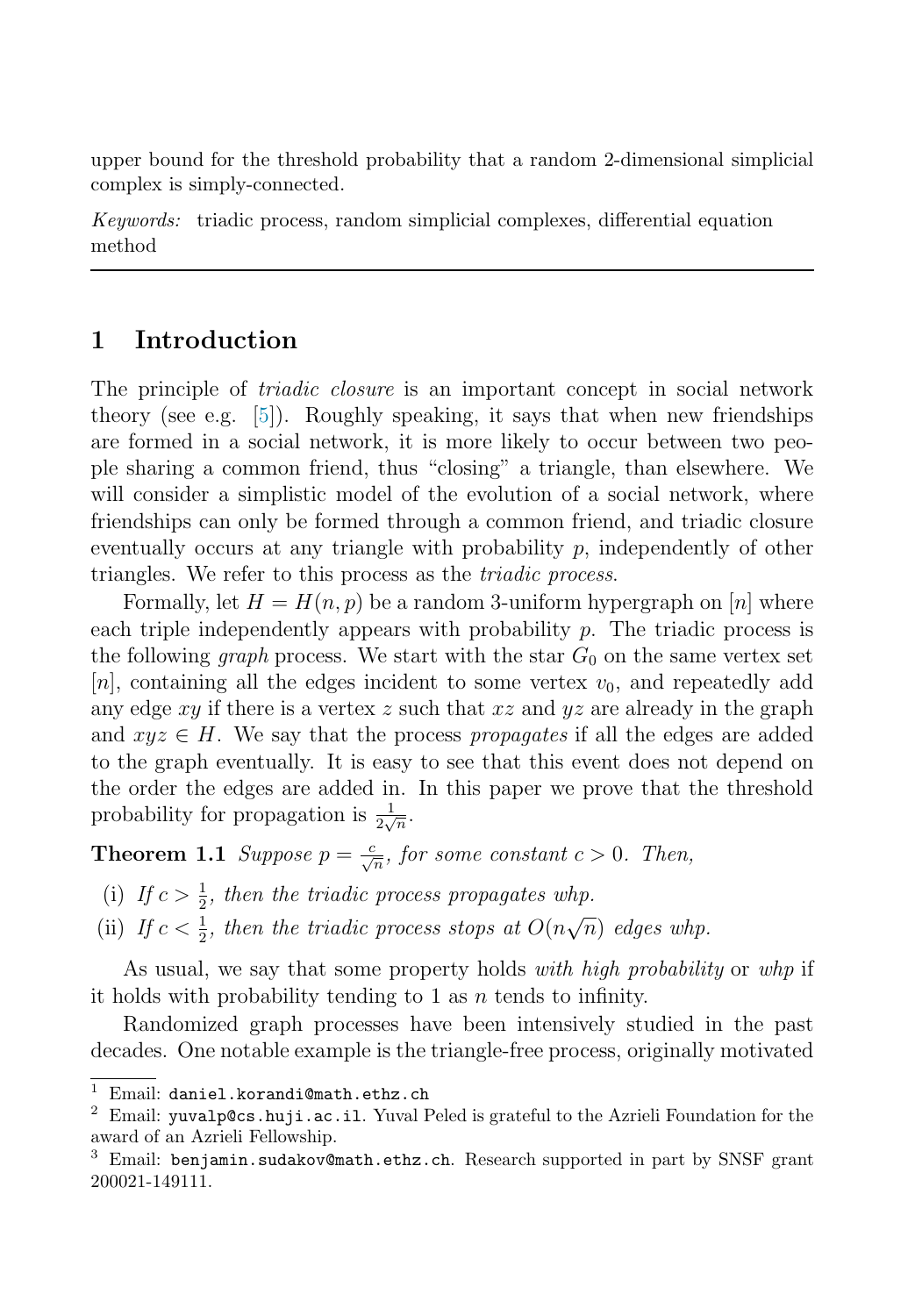by the study of the Ramsey number  $R(3, n)$  (see e.g. [\[6\]](#page-7-1)). In this process the edges are added one by one at random as long as they do not create a triangle in the graph. The triadic process is a slight variant of this, with a very similar nature. Indeed, our analysis makes good use of the tools developed by Bohman [\[2\]](#page-6-0) when he applied the differential equation method to track the triangle-free process. Several other related processes were also analyzed using differential equations, e.g. [\[3\]](#page-6-1). For more information about this method we refer the interested reader to the excellent survey of Wormald [\[8\]](#page-7-2).

Coja-Oghlan, Onsjö and Watanabe [\[4\]](#page-7-3) investigated a similar kind of closure while analyzing connectivity properties of random hypergraphs. They say that a 3-hypergraph is propagation connected if its vertices can be ordered in some way  $v_1, \ldots, v_n$  so that each  $v_i$   $(i \geq 3)$  forms a hyperedge with two preceding vertices. They obtain the threshold probability for the propagation connectivity of  $H(n, p)$  up to a small multiplicative constant. Using this directed notion of connectivity, our problem asks when the random 3-hypergraph on the *line graph* of  $K_n$  is propagation connected from the star.

Our main motivation for considering the triadic process comes from the theory of random 2-dimensional simplicial complexes. A simplicial 2-complex on the vertex set V is a set family  $Y \subseteq {V \choose \leq 3}$  closed under taking subsets. The dimension of a simplex  $\sigma \in Y$  is defined to be  $|\sigma| - 1$ . We use the terms vertices, edges and faces for 0, 1 and 2-dimensional simplices, respectively. The 1-skeleton of a 2-complex is the subcomplex containing its vertices and edges.

The Linial–Meshulam model of random simplicial complexes, introduced in  $[7]$ , is a generalization of the Erdős–Rényi random graph model and has been studied extensively in recent years. The random 2-complex  $Y_2(n, p)$  is defined to have the complete 1-skeleton, i.e. all vertices and edges, and each of the faces independently with probability  $p$ . The study of random complexes involves both topological invariants and combinatorial properties, including homology groups, homotopy groups, collapsibility, embeddability and spectral properties.

Babson, Hoffman and Kahle [\[1\]](#page-6-2) considered  $\pi_1(Y_2(n, p))$ , the fundamental group of the random 2-complex, and showed that if  $p < n^{-\alpha}$  for some arbitrary  $\alpha > 1/2$  then this group is nontrivial whp. On the other hand, they proved that  $\pi_1(Y_2(n, p))$  is trivial for  $p > \sqrt{4 \log n/n}$ , which means that the threshold probability for being simply connected should be close to  $n^{-1/2}$ . As a corollary of the first part of Theorem [1.1,](#page-1-0) we improve the upper bound on the threshold probability by a  $\sqrt{\log n}$  factor.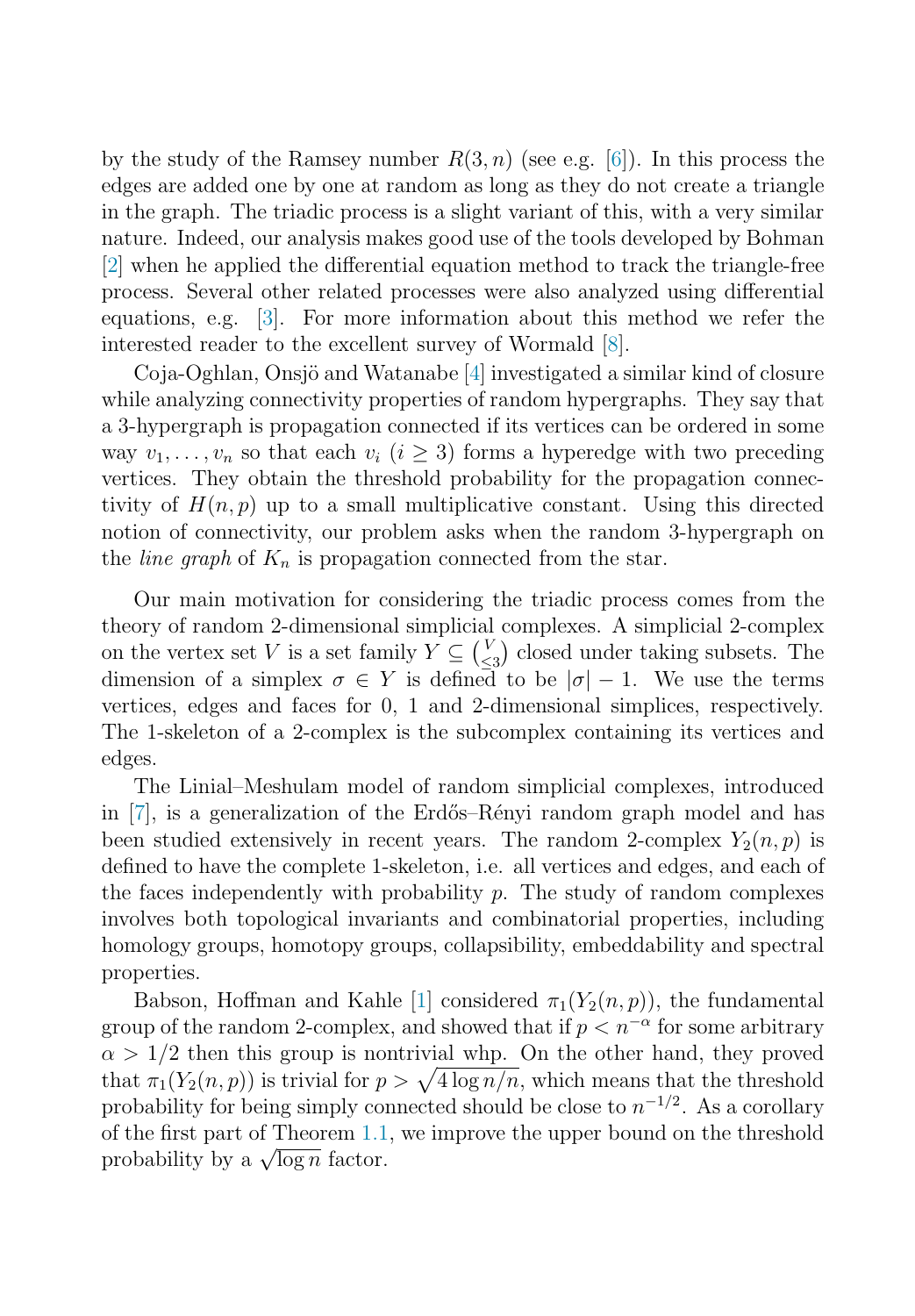**Corollary 1.2** Let  $p = \frac{c}{\sqrt{n}}$  for some constant  $c > \frac{1}{2}$ . Then  $Y_2(n, p)$  is simply connected whp.

**Proof.** Theorem [1.1](#page-1-0) shows that if H is the hypergraph corresponding to the 2-dimensional faces of  $Y_2(n, p)$  then the triadic process propagates. Take the subcomplex C of  $Y_2(n, p)$  containing the triangles used by the process to extend the edge set of the graph. This complex is collapsible to the star, so it has trivial fundamental group. Hence  $\pi_1(Y_2(n, p))$  is also trivial.

#### 1.1 Proof outline

Instead of exposing all the triples at once, we will be sampling them on the fly, trying to extend the edge set of the graph. At any point in the process, we say that a vertex triple  $\{u, v, w\}$  is open if it spans exactly two edges but has not yet been sampled. We will also use the notation uvw for an open triple with edges uv and vw. By an open triple at u, we mean a triple uvw, i.e. one that has its missing edge adjacent to the vertex  $u$ .

Both the proofs of the upper bound and the lower bound consist of two phases. In the first phase we make one step at a time: we choose an open triple uniformly at random and expose it. With probability  $p$  the triple is selected, hence we can close it by adding the missing edge to the graph. The second phase proceeds in rounds: we simultaneously expose all the open triples and extend the edge set according to the outcome.

The essence of the proof is to track the behavior of certain variables throughout the process. As it turns out, this is not a very hard task to do in the second phase, using standard measure concentration inequalities. However, during the initial phase of the process, the codegrees (one of the variables we track) are not concentrated, which forces us to do a more careful analysis of the beginning of the process. For this we will use the differential equation method.

#### 2 The differential equation method

The general idea of the differential equation method is the following. In order to say something about a discrete random process, we intend to track certain variables. We do so by translating recurrence relations (or difference equations) defining the one-step change in our variables into their continuous analogs, differential equations. Then we show that the variables follow the trajectories of the solutions of these differential equations. We analyze the process using some ideas from [\[2\]](#page-6-0).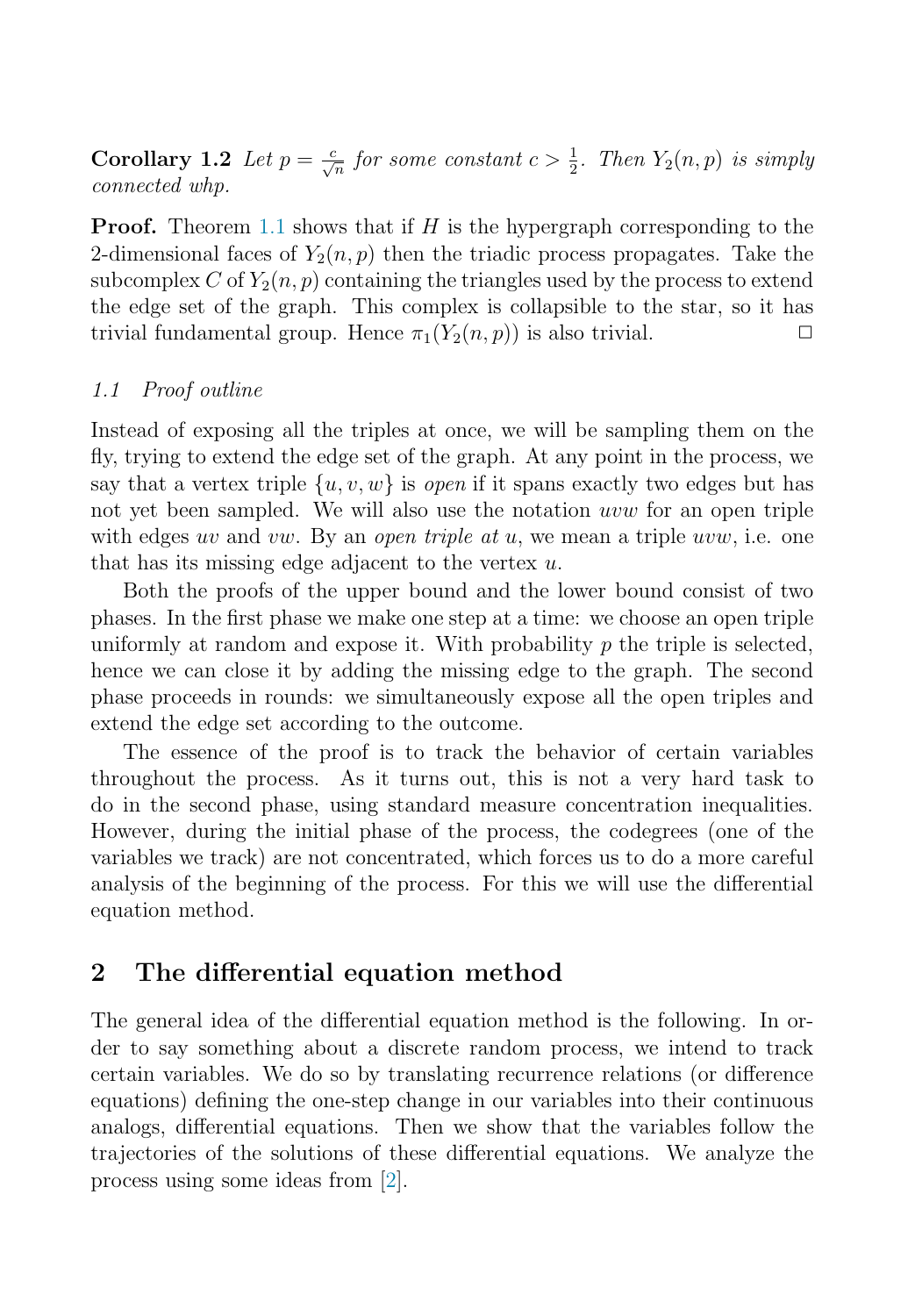For simplicity, let us denote the graph we obtain after i samples by  $G_i$ . We consider the following random variables:  $D_{\nu}(i)$  is the degree of the vertex v in  $G_i$ .  $F_i(i)$  is the number of open triples at v, so it is the number of ways for v to gain a new incident edge in  $G_{i+1}$ .  $X_{u,v}(i)$  is the codegree of u and v, i.e. the number of common neighbors of u and v in  $G_i$ .

To provide some insight, we first heuristically describe the process. Let us assume for now that the  $D_v(i)$  are concentrated around some value  $D(i)$ , and similarly the  $F_v(i)$  are approximately equal to some value  $F(i)$ . (For convenience, we drop the center of the star from consideration.)

In step  $i+1$  we sample an open triple uniformly at random, which corresponds to choosing a single such triple independently with probability  $\frac{2}{\sum_{v} F_v(i)} \approx$  $\frac{2}{nF(i)}$  because  $\sum_{v} F_{v}(i)$  counts each open triple twice. As the number of open triples at a vertex v is about  $F(i)$ , the change in the degree of v we expect to see is

$$
D(i+1) - D(i) \approx \frac{2p}{n}.
$$

We gain open triples at  $v$  either if we successfully sample one of them (adding the edge  $vw$ ), in which case new open triples are formed with the neighbors of w, or if we successfully sample a triple at some neighbor of v. On the other hand, we lose the sampled triple regardless of the outcome. Assuming all the codegrees are negligible compared to  $D(i)$ , this gives us

$$
F(i + 1) - F(i) \approx \frac{2}{n}(2pD(i) - 1).
$$

To smooth out this discrete process, we introduce a continuous variable  $t$ and say that step i corresponds to time  $t = \frac{i}{n^2}$ . Let us also rescale D and F by considering the smooth functions d and f, where we want  $d(t)$  to be approximately  $D(i)/\sqrt{n}$  and  $f(t)$  to be approximately  $F(i)/n$ . Then an easy calculation shows that  $d'(t) \approx 2c$  and  $f'(t) \approx 4cd(t) - 2$ .

So far we assumed that the codegrees are negligible compared to the degrees, but since they are not concentrated, proving this still needs some thought. To this end, we introduce two more random variables.  $Y_{u,v}(i)$  denotes the number of *open 3-walks uww'v* from  $u$  to  $v$ , i.e. 3-walks where we require that uww' be open (but allowing  $w = v$ ), and  $Z_{u,v}(i)$  is the number of open  $\lambda$ -walks uww'w"v (again, allowing vertex repetitions), where both uww' and  $w'w''v$  are open. Note that  $Y_{u,v}$  is not symmetric in u and v.

The point is that  $Y_{u,v}$  and  $Z_{u,v}$  are concentrated, and their one-step behavior can be described with fairly simple formulas. Indeed, analogously assuming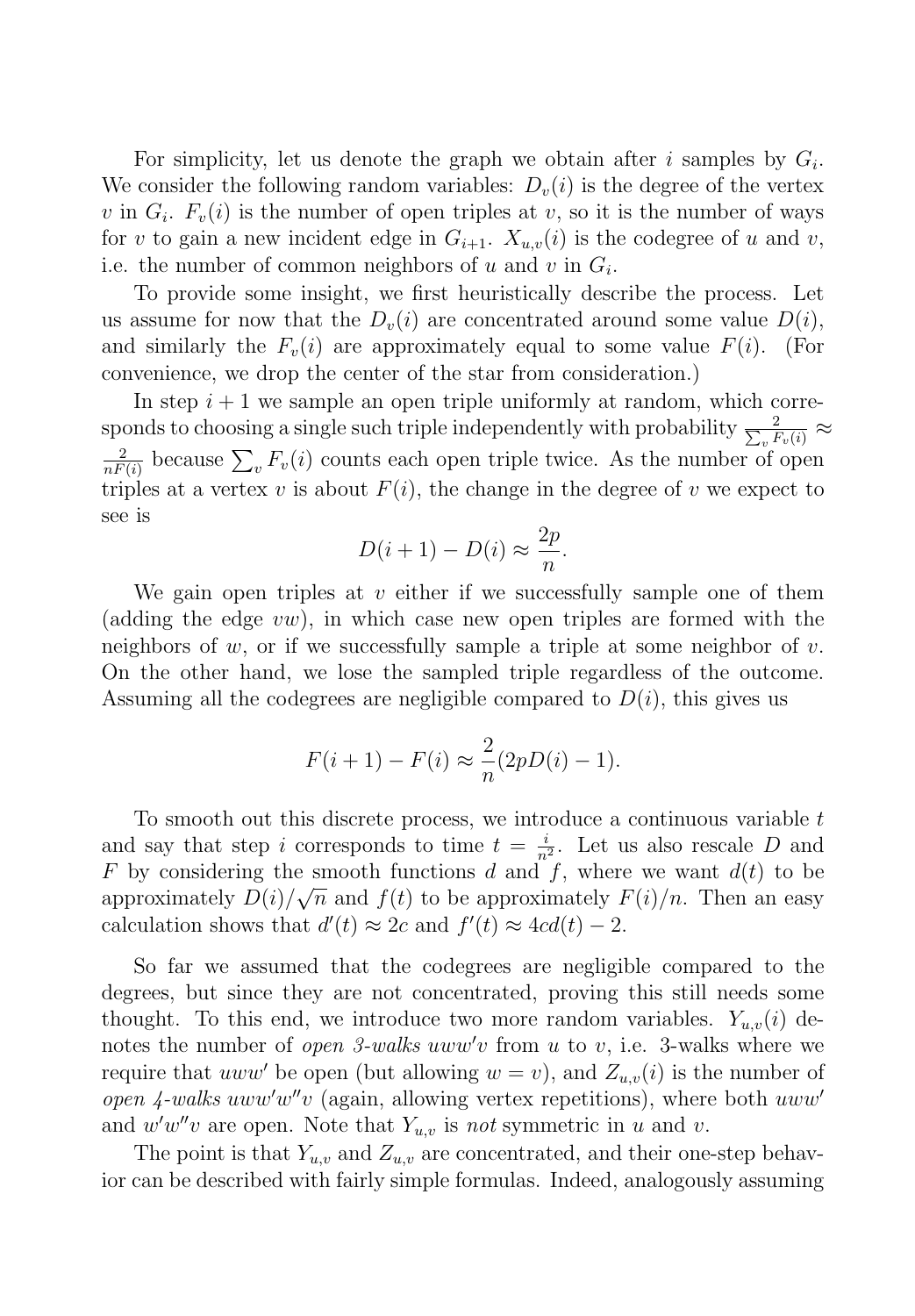concentration around  $Y(i)$ , and  $Z(i)$ , and defining the rescaled functions y and z such that  $y(t)$  is close to  $Y(i)/\sqrt{n}$ , and  $z(t)$  is close to  $Z(i)/n$ , we obtain  $y'(t) \approx \frac{2}{f(t)}((2cd(t)-1)y(t) + cz(t))$  and  $z'(t) \approx \frac{4}{f(t)}(2cy(t)f(t) - z(t)).$ 

This illustrates why it is plausible to believe that the variables follow the tracks of the functions defined by the differential equations above. For the star  $D(0) = 1$ ,  $F(0) = n - 2$ ,  $Y(0) = 0$  and  $Z(0) = n - 3$ , giving the initial conditions  $d(0) = 0$ ,  $f(0) = 1$ ,  $y(0) = 0$  and  $z(0) = 1$ . The corresponding solution of our system of differential equations is

$$
d(t) = 2ct
$$
  
\n
$$
f(t) = 1 - 2t + 4c^2t^2
$$
  
\n
$$
y(t) = d(t)f(t)
$$
  
\n
$$
z(t) = f^2(t).
$$

Next, we need to prove that our variables follow the prescribed trajectories up to some time T. Note that if  $c \leq 1/2$  then f vanishes at  $T_0 = \frac{1-\sqrt{1-4c^2}}{4c^2}$ , so we expect the process to die around time  $T_0$ . In this case we choose  $T$  to be slightly less than  $T_0$ , when  $c > 1/2$  we choose  $T = \sqrt{\log n}$ .

The allowed deviation of each variable will be defined by one of the error functions

$$
g_1(t) = e^{Kt}n^{-1/6}
$$
 and  $g_2(t) = (1 + d(t))e^{Kt}n^{-1/6}$ ,

where  $K$  is some large constant depending on  $c$ .

**Theorem 2.1** Let  $T < \sqrt{\log n}$  and K are defined as above. Then the following bounds hold with high probability for all vertices  $u$  and  $v$  and for every  $i=1,\ldots,T\cdot n^2$ .

$$
D_v(i) \in (d(t) \pm g_1(t))\sqrt{n}
$$
  
\n
$$
F_v(i) \in (f(t) \pm g_1(t))n
$$
  
\n
$$
X_{u,v}(i) \le 50 \log n.
$$
  
\n
$$
Y_{u,v}(i) \in (y(t) \pm g_2(t))n
$$
  
\n
$$
Z_{u,v}(i) \in (z(t) \pm g_2(t))n
$$

Proof sketch. We aim to show the concentration of each variable in each step separately. So let  $R$  represent any of the above variables, then to show  $R(j)$  is in the prescribed interval, we condition on the event that concentration holds for every variable in all steps  $i = 0, \ldots, j - 1$ .

Writing  $R(j) = R(0) + \sum_{i=0}^{j-1} (R(i+1) - R(i))$ , we can use the difference equations described above to each term in the sum. This means that  $R(j)$  is the sum of random variables restricted to intervals, allowing us to use some martingale concentration inequalities to bound the error probability.  $\Box$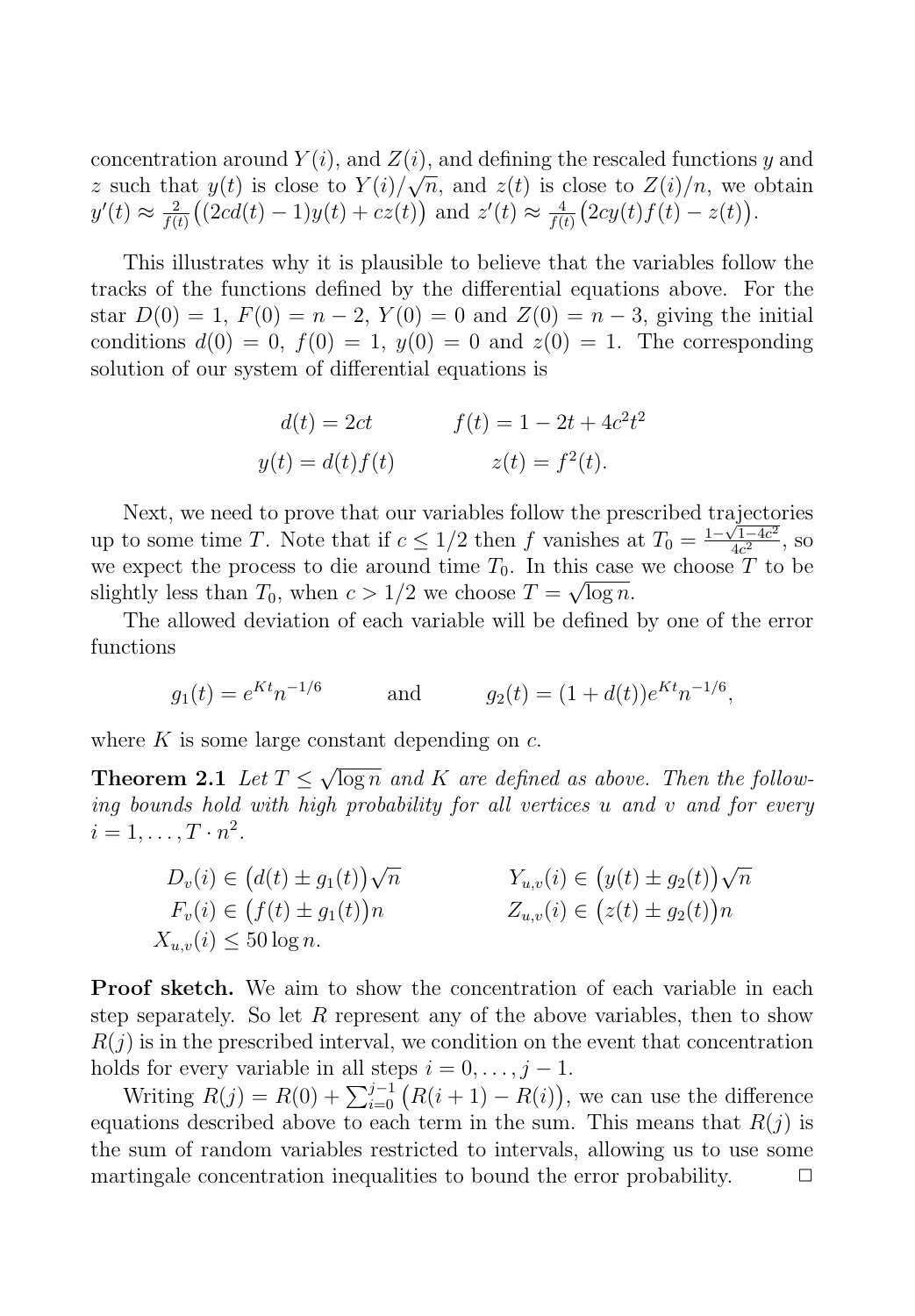### 3 Lower bound

To show that the process does not propagate when  $c < 1/2$ , we run the first phase up to time very close to  $T_0$  (recall that  $T_0$  is the first vanishing point of f). At this point all the degrees are less than  $\sqrt{n}$ . Now we start exposing open triples in rounds. Using an inductive argument, we can prove that all the degrees stay below  $\sqrt{n}$  for at least  $\Omega(\log n)$  rounds. Meanwhile, a parallel argument shows that as long as the degrees are bounded by  $\sqrt{n}$ , the expected total number of open triples drops exponentially in the rounds. Hence after  $O(\log n)$  rounds we expect to see  $o(1)$  open triples, meaning (by Markov's inequality) that the process dies whp while the degrees are still less than  $\sqrt{n}$ .

# 4 Upper bound

To show that the process propagates whp when  $c > 1/2$ , we run the first phase until time  $T = \sqrt{\log n}$  and sample triples in rounds afterwards. Our plan is to give a sequence of lower bounds on the codegrees that increases exponentially in the number of rounds passed. At the end of the first phase we have no lower bound on  $X$ , but the fact that any open 4-walk contributes one with probability  $p^2$  allows us to give a  $\Omega(\log^2 n)$  lower bound already after the first round.

Note also that the vast majority of these codegrees are new, i.e. they correspond to open triples. Each such triple creates an edges with probability p, so we expect to see  $\Omega(\sqrt{n}\log^2 n)$  new edges at each vertex, and consequently an increase of  $\Omega(\log^4 n)$  in all the codegrees.

This interaction between the degrees and codegrees, together with some Chernoff-type concentration arguments allow us to prove that after  $i$  rounds all the codegrees are bounded from below by  $(\varepsilon \log n)^{2^i}$  for some small  $\varepsilon$  (as long as this value is below  $n$ , of course). Hence we reach the complete graph in  $O(\log \log n)$  rounds, in other words the process propagates.

## <span id="page-6-2"></span><span id="page-6-0"></span>References

- <span id="page-6-1"></span>[1] Babson, E., C. Hoffman and M. Kahle, The fundamental group of random 2 *complexes*, Journal of the American Mathematical Society  $24$  (2011), 1–28.
- [2] Bohman, T., The Triangle-Free Process, Advances in Mathematics 221 (2009), 1653–1677.
- [3] Bohman, T., A. Frieze and E. Lubetzky, Random triangle removal, Submitted.